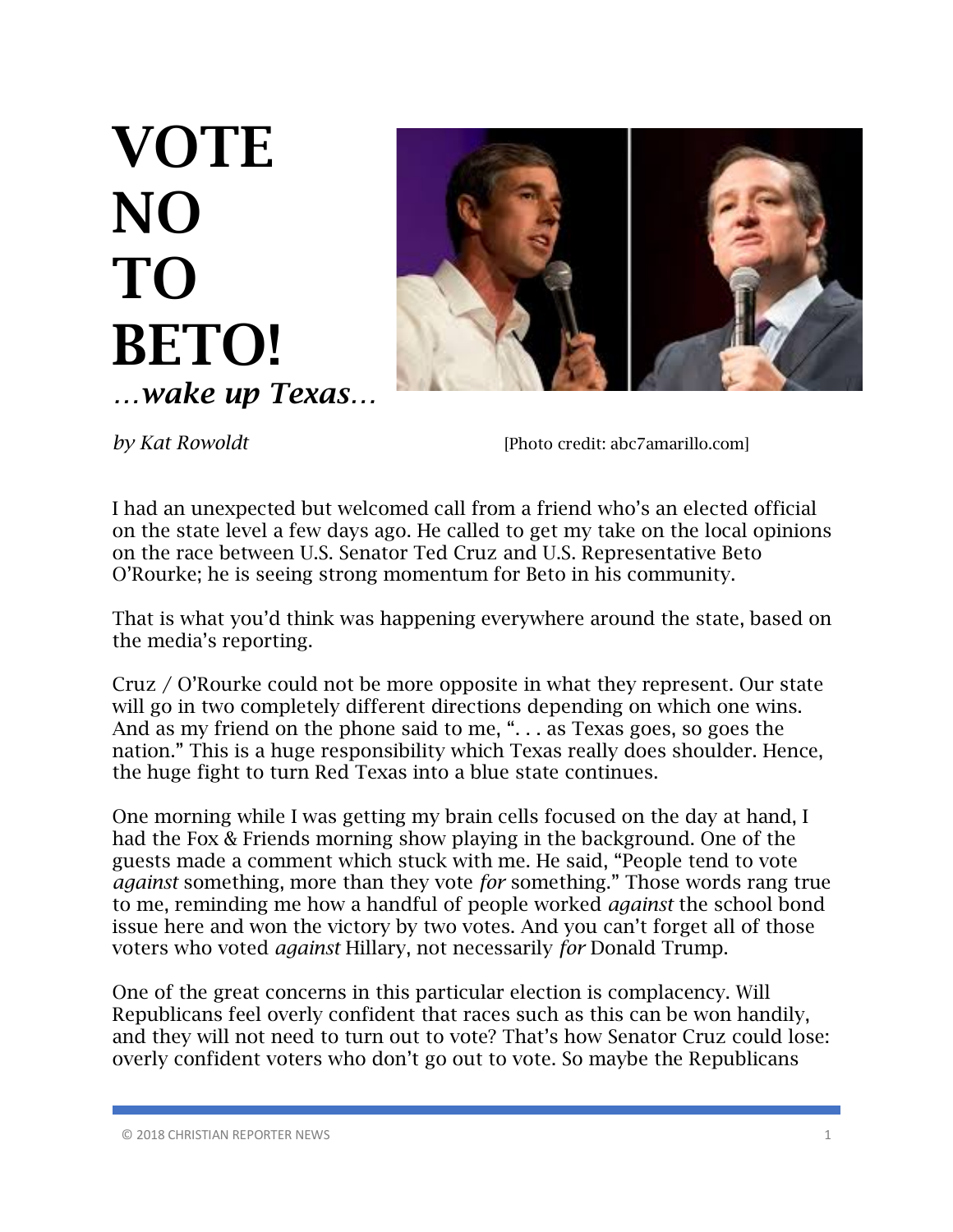need to be sounding the bugle for their voters to VOTE AGAINST everything that Beto stands for.

There are some Republicans who are no longer Ted Cruz fans. I'm not sure if it's the result of the Presidential race or something else. Even these Republicans, while not being Cruz fans, can still be activated to vote against the direction O'Rourke wants to take Texas. This truly may be the key to winning this race: We need their YES for Cruz, so it's NO to Beto.

Lifelong Texans have got to wonder what on earth is going on in our state. How did we end up with sanctuary cities, hundreds of thousands of illegal aliens invading our state/country annually, and soaring crime rates in our local communities? How did we let this happen?

In this Senatorial race, we have two very clear choices:

Senator Ted Cruz is known for his fight to uphold our U.S. Constitution. He wants to defend our borders, build the wall, and shut down sanctuary cities. He strongly supports our military and is an advocate for our veterans. While speaking to a small group of TEA Party-type conservatives from all across Texas in a private meeting in Temple back in June, Cruz shared that he had become a strong supporter and friend of President Trump's and told us how he had a listening ear with the President, and that he'd been able to initiate several key victories through this healed and now working relationship.

Representative Beto O'Rourke, on the other hand, does not support nor want to uphold our U.S. Constitution. He believes in open borders, tearing down the few border walls we have, and legalizing all sanctuary cities. He wants to shut down ICE and even close the Department of Homeland Security. He does not support our Second Amendment right regarding gun ownership, supporting rather the Socialist agenda of no personal defense. A quick glance down to Venezuela will give you a glimpse of the future he wants for Texas and America. He has publicly announced he will work to impeach President Trump. In other words, he is for anarchy, higher taxes, stagnant GDP, socialized medicine, against law and order, capitalism and the American dream.

Seriously? His agenda doesn't sound like a real Texan talking, though his birth certificate validates he is. Maybe it's his Mexican nickname that this Irish-American is using to go after a real Hispanic that's troubling. Robert Francis O'Rourke is not Mexican. He likes to speak Spanish to impress people. Ted Cruz was reared bilingual but chooses to speak English since this is America and more people in Texas understand English than they do *Español.*

This is a critical race, and one which should not be taken lightly. The devastating fact that thousands of younger voters are following "Pretty Boy